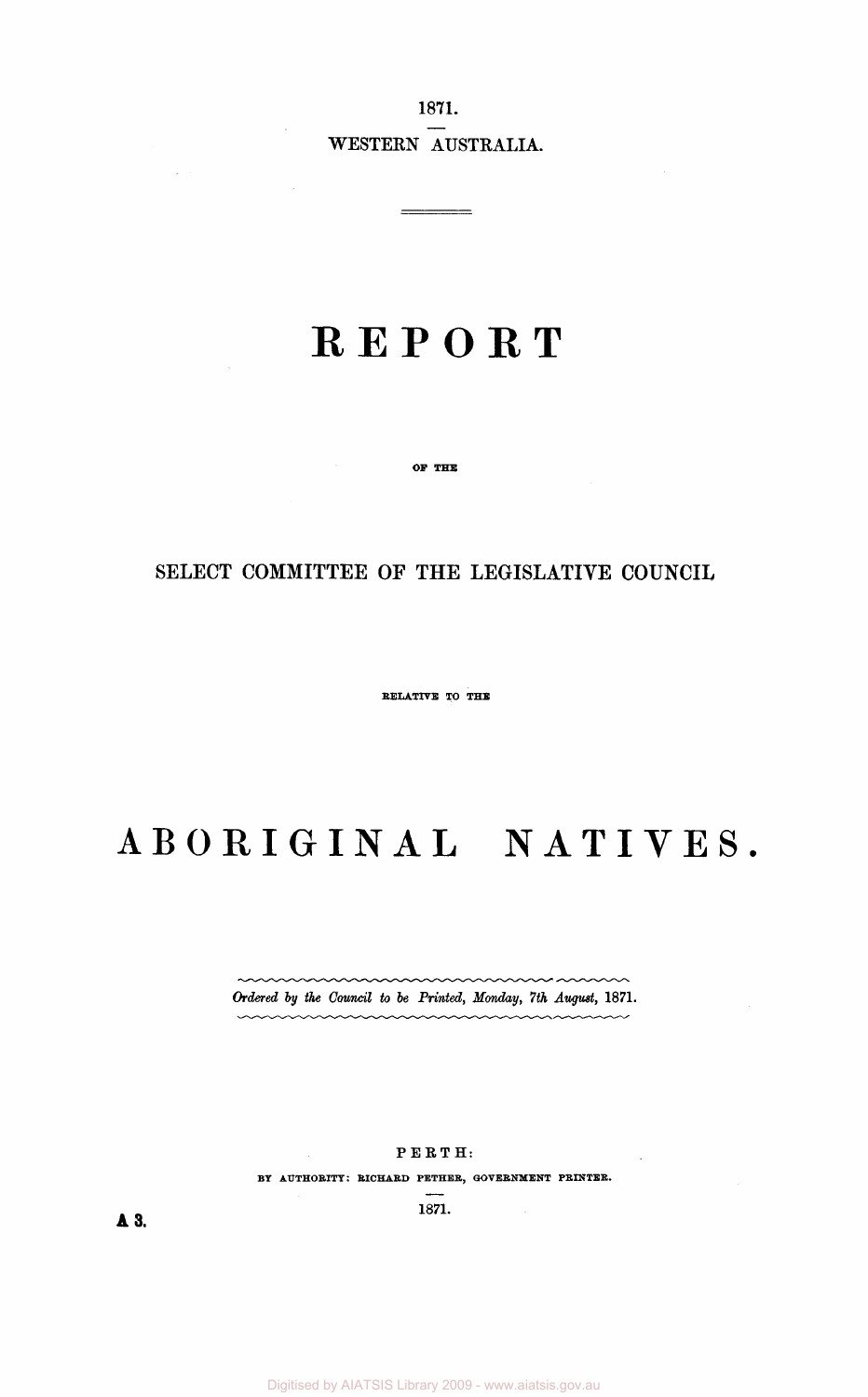#### **EXTRACTED FROM THE MINUTES.**

#### FRIDAY, 21ST JULY, 1871.

MEMORANDUM RELATIVE TO NATIVES.—Mr. Shenton, in accordance with notice, moved, That a Select Committee be appointed for the purpose of considering the Memoranda relative to the Natives presented to this Council last Session. That such Committee have power to call for papers, persons, and reports.

Question—put and passed.

And that the Committee consist of the Attorney General, Mr. Drummond, Mr. Marmion, Mr. Brown, Mr. Monger, and the mover.

Question—put and passed.

#### MONDAY, 7TH AUGUST, 1871.

ABORIGINAL NATIVES SELECT COMMITTEE REPORT.—The Honorable R. J. Walcott brought up the Report of the Select Committee and moved, That the Report be received and read.

Question—put and passed.

Report read.

The Honorable R. J. Walcott moved, That the Report be printed. Question—put and passed.